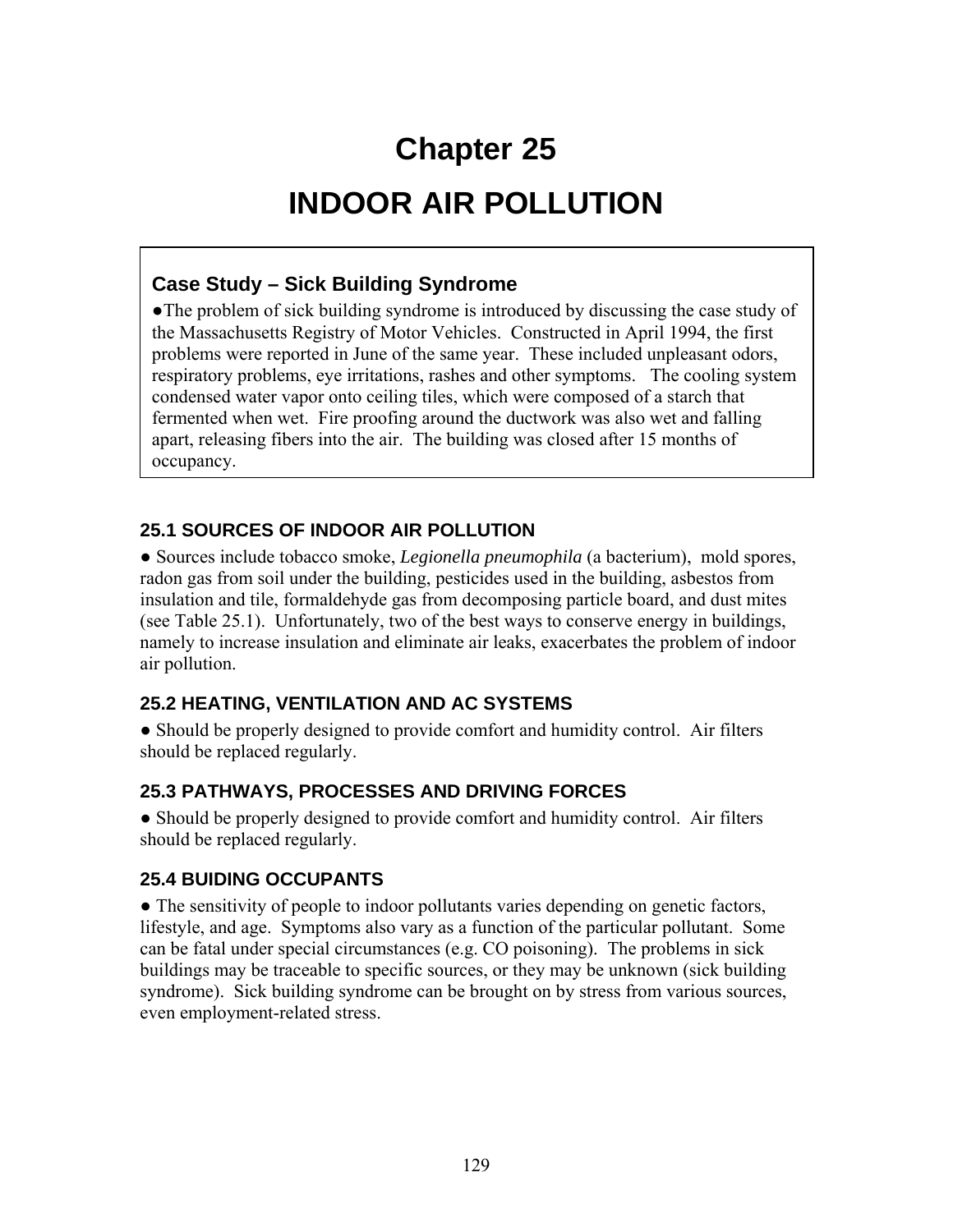#### **25.5 ENVIRONMENTAL TOBACCO SMOKE**

• The issue is second had smoke. The combustion products include NOx, CO, hydrogen cyanide, and about 40 carcinogenic chemicals. In the U.S. 3,000 cancer deaths and 40,000 more from heart disease are thought to be related to second hand smoke. There are still 40 million smokers in the U.S.

## **A CLOSER LOOK 25.1: Is Radon Gas Dangerous?**

• The EPA estimates that 14,000 lung cancer deaths annually in the U.S. are rerlated to radon gas exposure. This compares with a total annual mortality rate from lung cancer of about 140,000. However, there are few studies and risk estimates are controversial. The greatest risk is thought to be from the particles of a radon daughter product such as polonium-218 that adhere to dust and becomes trapped in the lung. The EPA equates the risk associated with exposure of a nonsmoker to 4 pCi/liter with that of drowning. The EPA's established action level for indoor concentrations (average in the outdoor environment is 0.4 pCi/liter, average indoor is 1 pCi/liter).

#### **25.6 RADON GAS**

● Radon is a naturally occurring radioactive gas that is colorless, odorless and tasteless. It is produced from the decay of  $238$ U. Once thought to be healthy, radon is now known to be a risk factor for lung cancer, and indoor radon gas poses risks that are 100s of times greater than those from outdoor pollutants in the air.

● The production of radon gas varies with the local geology and, thus, varies spatially. There are large areas of PA, NJ and NY that are notorious for high radon levels. High concentrations have been identified in other states as well.

• Radon enters homes by migrating up from the soil into basements and lower floors, from groundwater that sometimes is pumped into homes, and from radon-contaminated building materials such as building blocks. There are simple test kits available through commercial testing laboratories. When it is identified as a problem, it can be controlled by sealing the entry points and improving the ventilation.

### **25.7 CONTROL OF INDOOR POLLUTION**

• There are financial incentives for controlling indoor air pollution in the workplace, because of time lost from work and associated health care costs. Legislation requiring a minimum level of indoor air quality and building codes that require ventilation would be desirable. Such codes exist in Europe. Education is also important. The public can protect themselves against many hazards simply by exercising good judgment, common sense, and some behavior modification (e.g. not smoking indoors).

#### **CRITICAL THINKING**

● Are airplanes adequately ventilated? Jets fly at altitudes where the temperature and oxygen are too low for survival. Ventilation is accomplished by the heating and compression of outside air by the engines, which requires fuel. Higher levels of ventilation require more fuel, which of course raises the operating cost. Ventilation rates